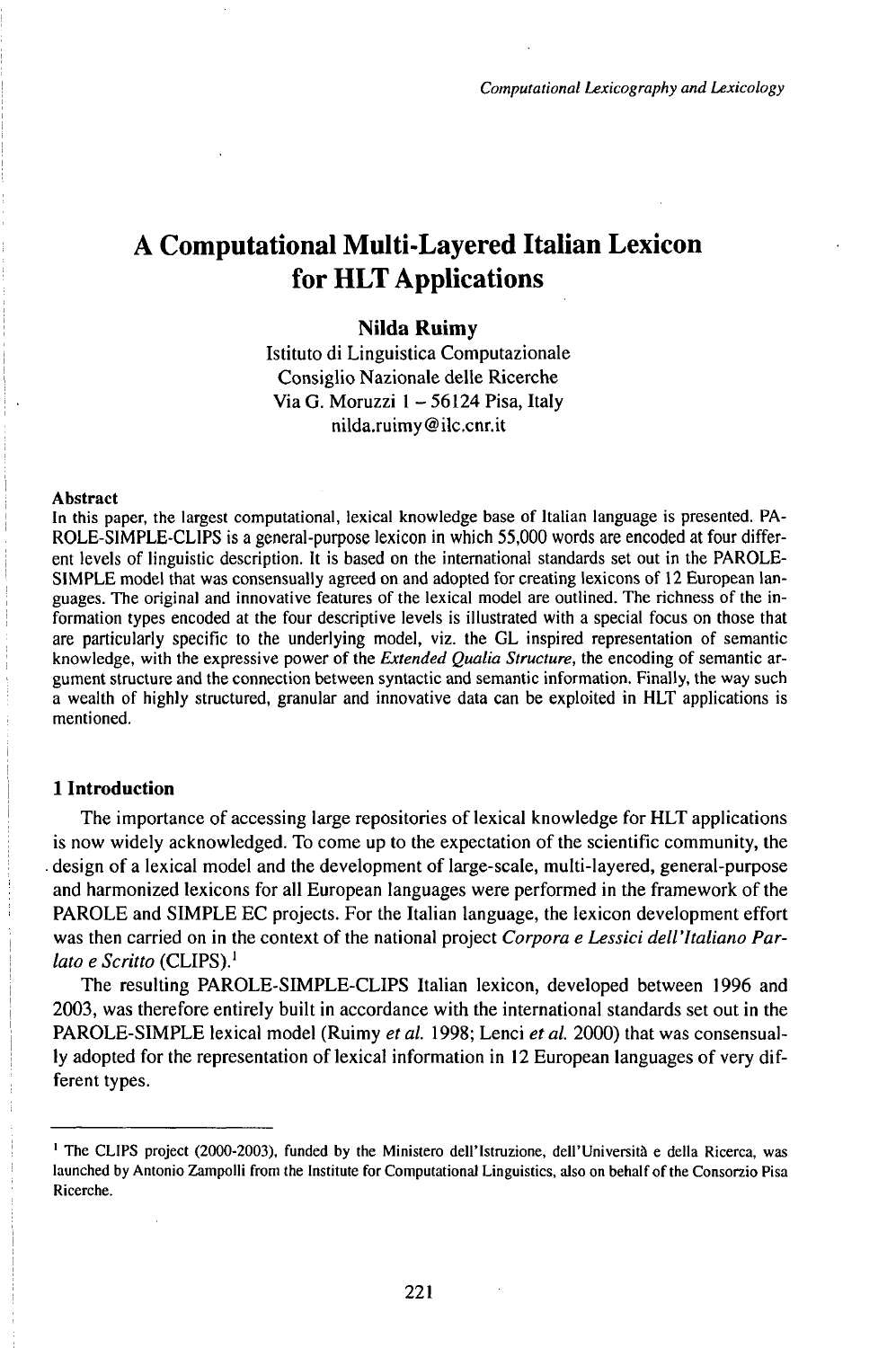In. this paper, the theoretical and representational framework of the lexical resource is outlined. An overview of the lexicon general architecture is provided. The syntactic and semantic levels and their information content are illustrated. Focus is put on some particularly relevant aspects of the semantic representation.

#### **2 TheLexical Model: Conceptual and Representational Framework**

The PAROLE-SIMPLE conceptual model is grounded on the EAGLES<sup>2</sup> recommendations that constitute de facto standard for computational lexicons in Europe, on the extended GENELEX model as well as on the results of EuroWordNet, ACOUILEX and DELIS European projects. The theoretical approach to the representation of semantic information is essentially grounded on a revised version of some fundamental aspects of the Generative LexiconTheory(Pustejovsky 1995, 1998).

The linguistic model is implemented in a generic representational framework, the GENELEX-PAROLE Entity/Relationship model, which provides a flexible lexicon architecture, an explicit descriptive language and a modular and non-redundant representation of information and a variable level of descriptive granularity. The descriptive objects relevant to each representational level, their structure, legal features and co-occurrence restrictions as well as their relationships are defined in an XML document type definition (DTD).

## **3** The **Italian** Lexicon

In the framework of the CLIPS project, the Italian PAROLE-SIMPLE lexicon was extended with the addition of a phonological level, the revision and refinement of existing entries . and the extension of the lexical coverage. The PAROLE-SMPLE-CLIPS lexical resource (henceforth PSC)<sup>3</sup> consists now of 387,250 phonological entries, 53,000 morphological entries, 64,500 syntactic entries and 57,000 semantic entries<sup>4</sup> of one-word verbs, nouns, adjectives, adverbs and grammatical words.

The following sections are devoted to outlining the nature and richness of information provided in the lexicon, with a particular focus on the semantic representation.

#### *3.1 Thefour-levelarchitecture*

The model architecture consists of four structured and interconnected modules that enable to formalize the behaviour of Italian lexical units along the various levels of linguistic representation. The descriptive layers are mutually independent although their entries are interrelated by means of either one-to-one, one-to-many or many-to-one links.

<sup>3</sup> 'PSC' is not the acronym of the lexicon and is only used here for the sake of brevity.

<sup>&</sup>lt;sup>2</sup> European Advisory Group for Language Engineering Standards.

<sup>4</sup> ILC is responsible for the linguistic model and guidelines as well as for the full encoding of the whole set of phonological and morphological units, for 37,500 syntactic units and 28,500 semantic units while Thamus, Italian Consortium for Multilingual Documentary Engineering, encoded 27,000 syntactic units and 28,500 semantic units.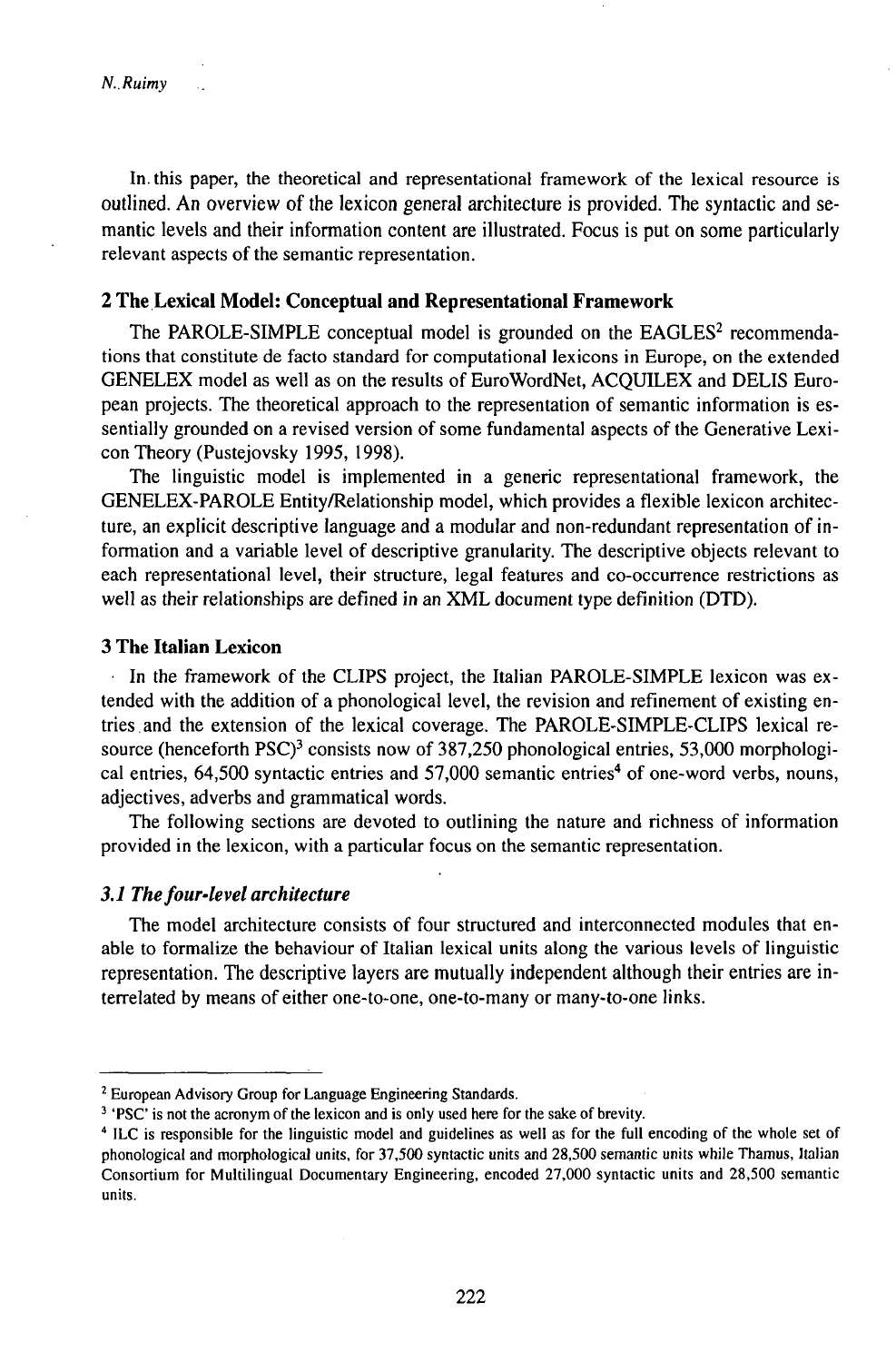At the phonological level, information is provided regarding stress position, vowel openness and consonant pronunciation. The morphological level accounts for the morphosyntactic category and subcategory of lexical units, and for their inflectional paradigm. At the syntactic level, the functional behaviour of lexical units with respect to the elements they subcategorized for is described. Finally, the semantic level provides a classification of word senses and encodes the essence of words' meaning, their interrelations and the semantic constraints they impose on their context.

### *3.2 Syntactic representation*

A *syntactic unit* generally encodes a single syntactic behaviour of a morphological unit by describing both the inherent syntactic properties and restrictions of the headword and its contextual properties, if any. The syntactic context *lexically-governed* by the head is described in terms of optionality, syntactic function, syntagmatic realization, and any kind of constraints on each subcategorized element. Syntactic structures entering in systematic frame alternations are clustered in a *complex* syntactic entry and linked by means of the *frameset* mechanism, a representational device that enables to establish the correspondence between their respective frame positions.

#### *3.3 Semantic representation*

In PSC, the semantic description is grounded on a very rich and comprehensive lexical model which tackles mishandled issues in lexical semantics and addresses innovative aspects of semantic representation. Word senses, encoded as *semantic units,* are richly endowed with a wide range of fine-grained and structured information, expressed by semantic relations or features.

## *3.3. J The SIMPLE ontology*

N

The SIMPLE Ontology consists of 157 semantic types designed for the multilingual lexical encoding of concrete and abstract entities, properties and events. This multidimensional type system is based on hierarchical and non-hierarchical conceptual relations and accounts for the principle of orthogonal inheritance (Pustejovsky  $\&$  Boguraev 1993). The ontology reflects the GL assumption that lexical items are multidimensional entities which present various degrees of internal complexity and thus call for a lexical semantic description able to represent different ranges of meaning components. The GL framework offers the formal means to uniformly represent this heterogeneous conceptual complexity of lexical meanings. Pustejovsky (1995: 61) defines in fact the semantics of a lexical item as a structure involving four different components. One of these, the *Qualia Structure,* which consists of four qualia roles,<sup>5</sup> enables to capture key orthogonal aspects of word senses. Accordingly, the ontology

<sup>5</sup> *Theformal* role identifies an entity among others; the *constitutive* role expresses the entity's composition, its partonomic properties; the *agentive* role provides information about its coming about; the *telic* role specifies its function.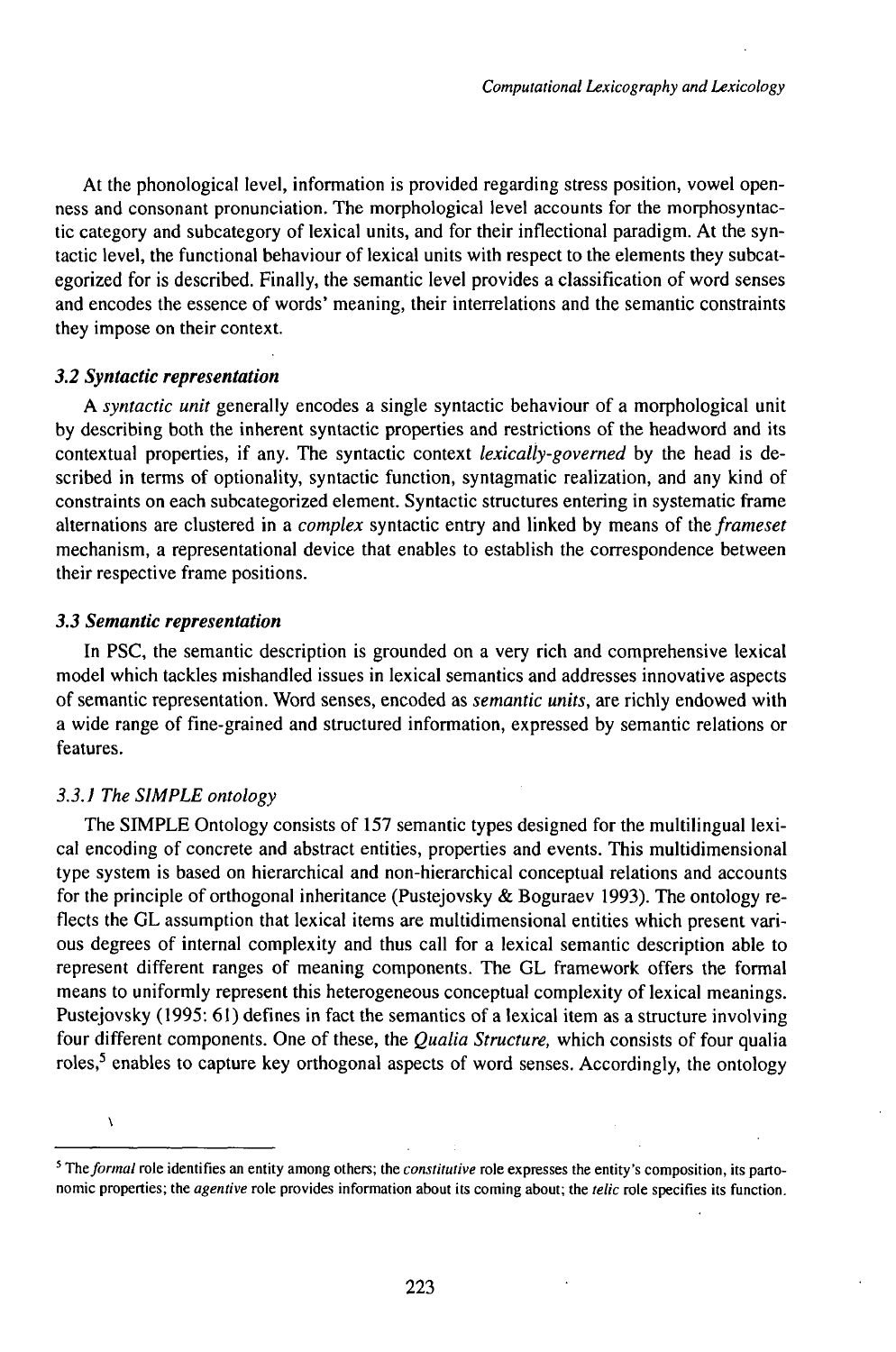consists of*simple types* - which can be fully characterized in terms of one-dimensional taxonomic relations - and *unified types* - which also incorporate orthogonal meaning dimensions and thus require a multidimensional organization. Assigning a semantic type to a lexical unit does not simply mean ascribing it a mere semantic label but rather endowing it with a structured set of semantic information that is crucial to the type's definition. The relevance of each information piece entering in the definition of a semantic type is marked by a weight feature indicating whether it is 'type-defining' or 'optional'.

Besides the ontological typing, the information types encoded in a semantic entry range over domain of use, Aktionsart, derivational links, synonymic relations, membership in a class of regular polysemy and any other distinctive semantic features. Of particular interest, then, is the information encoded in the *Extended Qualia Structure* and the Predicative Representation.

#### *3.3.2 The Extended Qualia Structure*

In the framework of the SľMPLE model, the Qualia representational tool was extended by defining, for each of its four roles, a sub-hierarchy of values expressed in terms of semantic relations linking either intracategorial or cross-categorial semantic units. The design of the 60 Extended Qualia relations<sup>6</sup> allowed to express finer-grained distinctions both for structuring the componential aspect of word meanings and for capturing the nature of their relationships. They enabled to indicate not only the fact that an entity *has* a function, an origin and a composition but also the *type* of functionality ('used\_for', 'used\_against', 'used\_as'); origin ('caused\_by', 'created\_by', 'derived\_from') and internal constitution ('made\_of', 'has\_as\_part', 'has\_as\_member') that characterizes it.

Besides the traditional paradigmatic lexical relationships of hyperonymy,<sup>7</sup> partonomy and synonymy, a qualia based semantic representation allows therefore the expression of new semantic links on the syntagmatic axis that inform on contextual relations and can therefore be considered as collocation relations, e.g.: *lettera, scrivere* (letter, write); *medico, curare* (doctor, cure).

Qualia structure shows less appropriate for formalizing meaning dimensions of abstract entities and events than for concrete entities. The difficulty to model the semantics of such items seems however imputable to the intrinsic complexity of their lexical semantics rather than to the inadequacy of the Qualia theory. Qualia roles have indeed been most helpful in providing the means to encode entities to which no 'isa' relation could sensibly be associated. Word senses such as *modo* (way), *causa* (cause), *scopo* (aim), which only convey a bare constitutive, agentive or telic dimension were in fact defined according to the meaning dimension they instantiate.

<sup>6</sup> http://www.ilc.cnr.it/clips/extended\_qualia\_structure.pps

<sup>&</sup>lt;sup>7</sup> It is worth noting that the relation structuring the adjective class is, by contrast, the antonymic relation, just as in WordNet. Most of the time, a synonymic relation is also provided that allows to better understand the context of use of the adjective, e.g.: *alto/acuto* vs. *alto/grande* (high /acute; high / big).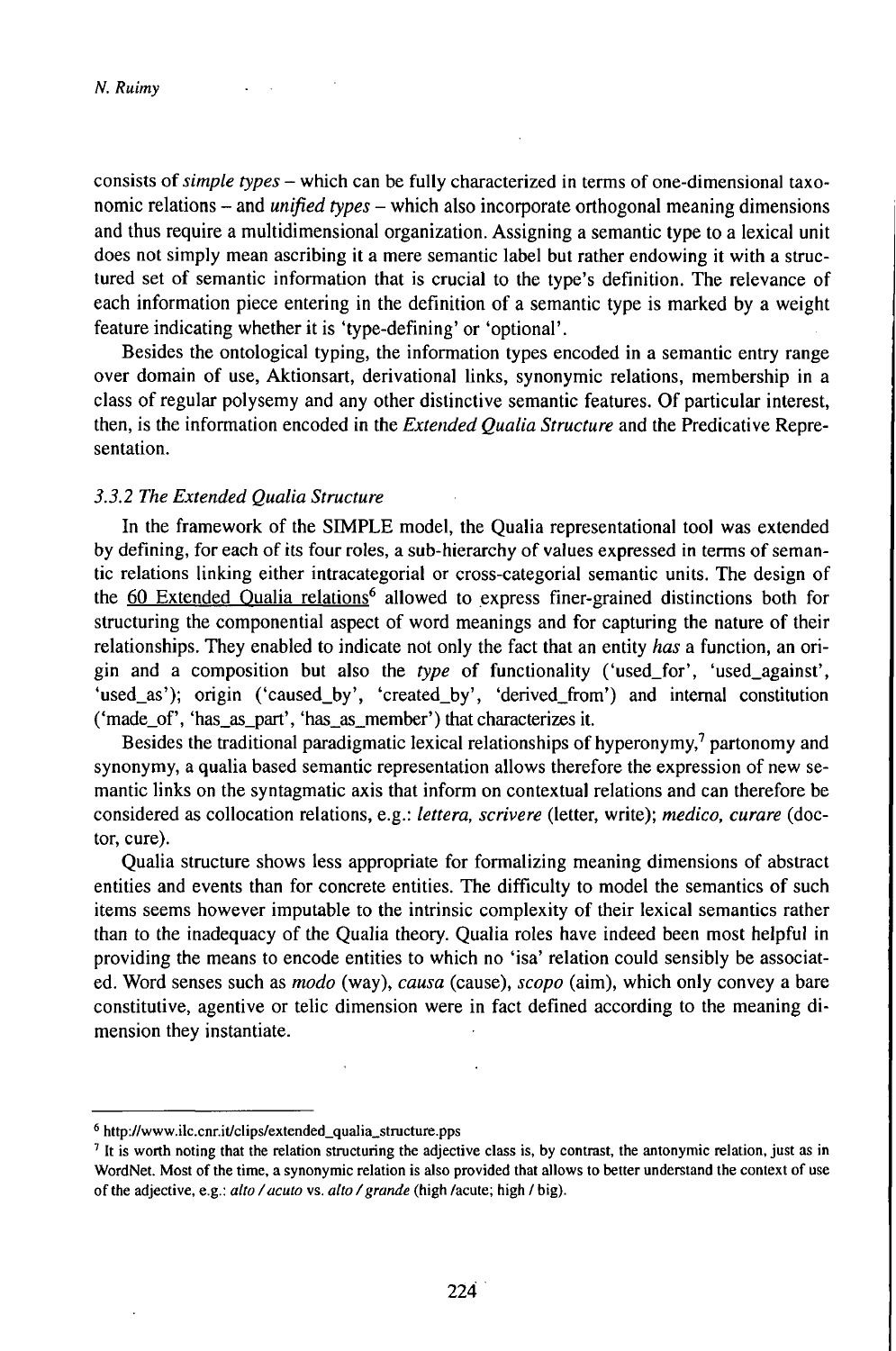## *3.3.3 The Predicative Representation*

One of the crucial and innovative aspects of the PSC lexicon is the encoding of semantic frames and the connection between syntactic and semantic information. Each predicative entry is connected to a single lexical predicate. A predicate, by contrast may be either linked to a single entry or shared by all members of a derivational paradigm and related to each of them through an appropriate type of link. The argument structure is described in terms of predicate's arity, status (true or shadow), semantic role and semantic constraints of each semantic argument. The link between the syntactic and semantic levels is realized through the projection of the predicate-argument structure onto the syntactic subcategorization frame and the link of semantic arguments to the corresponding place holders in the syntactic frame.



Figure 1. A semantic unit: information content

## *3.4 Tempktte-driven encoding methodology*

During the lexicon development, an innovative template-driven encoding methodology was adopted. Schematic structures containing clusters of structured, language-independent information corresponding to the semantic content of ontological types were proposed to the lexicographers in order to guide the encoding process. Such a methodology ensured intraand inter-language encoding consistency, thus easing the reusability of data.

## **4 Final Remarks and Future work**

In this paper we reported on a large scale, multi-layered and general-purpose lexical resource of Italian language based on a rich model that conjugates complexity and rigour with innovation in the representation of linguistic information, especially as far as lexical semantics is concerned.

Computational lexical resources and their data management tools provide the crucial infrastructure for HLT applications. Their exploitation is, however, often hampered by a too specialized development approach. To be portable, shareable and profitably reusable, resources must in fact meet the requirements of wide coverage, genericity, coherent structuring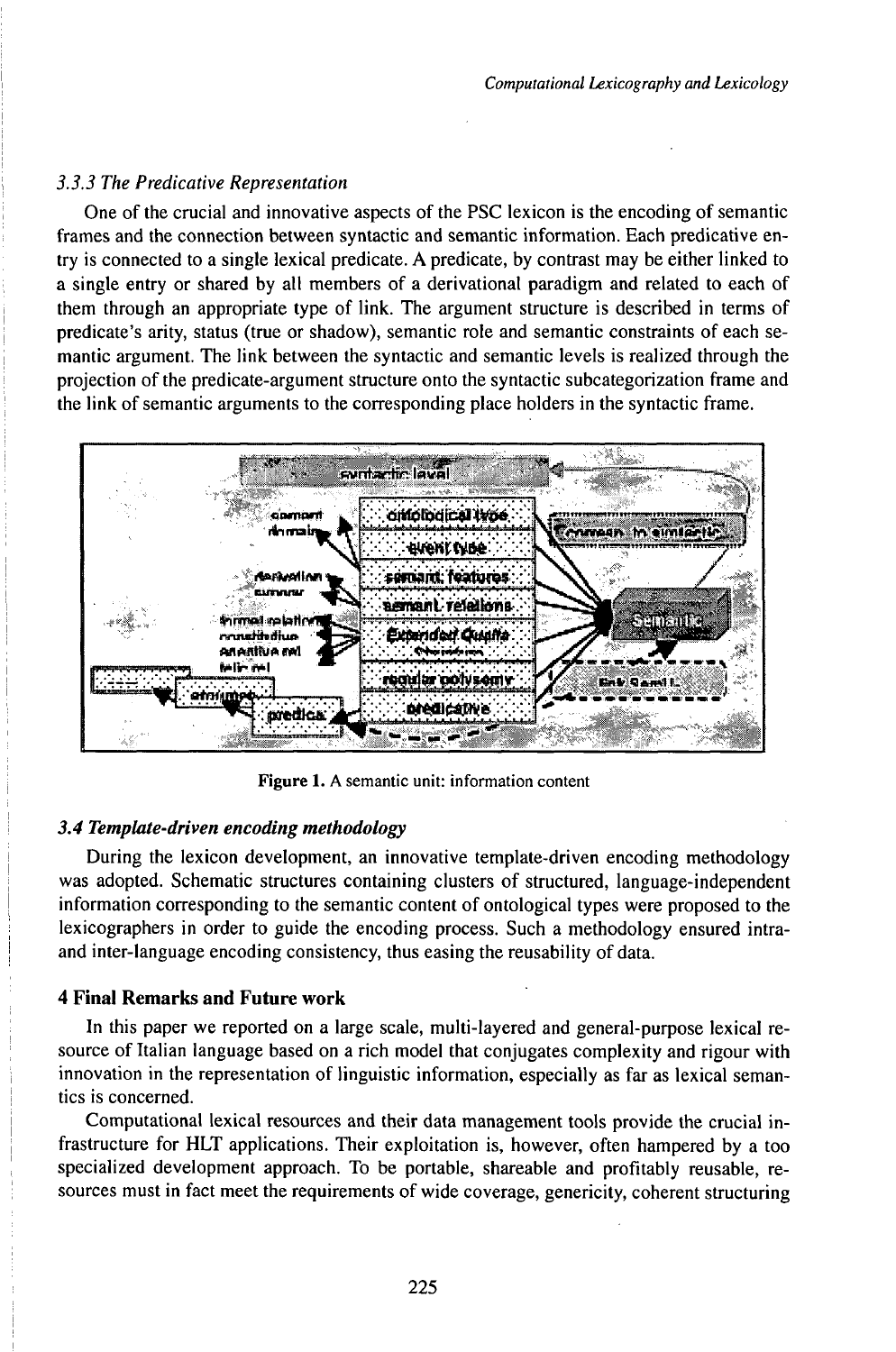of information, richness and explicitness of description and variability of descriptive granularity. PSC answers them all. Firstly, the annotation ranging over all levels of linguistic description provide NLP tools and applications with the whole range of information needed about the behaviour of lexical items. Secondly, the refined syntactic description, the explicit representation of the multidimensionality of word meaning and the account of relationships holding among lexical units, the encoding of semantic frames and the enforcement of semantic restrictions on the arguments, the link between syntax and semantics and the innovative methodology of template-driven encoding are all elements that highlight the resource's richness and high quality. Thirdly, the membership of PSC in a network of 12 European monolingual lexica sharing a conceptual and representational model that represents de facto standard for lexical representation confers to this resource an additional value. The inter-consistency of the 12 resources represent in fact an invaluable achievement in that it enables a flexible searching and extraction of data, their reusability in multilingual NLP^ILT applications and paves the way for a cross-language linking.

As far as semantics is concerned, the wealth of information encoded in the Italian lexicon, and in particular the expressive power of qualia-based representations, allows, among other, to build semantic networks, extract core sets of domain-specific information and acquire lexical collocations.

PSC lexical knowledge base addresses a wide range of potential users and applications such as Parsing, Natural Language Understanding, Information Extraction, Text Mining, Word Sense Disambiguation, and Question Answering. Moreover, the lexical resource lends itself to customization and extension. Partial knowledge, relevant to specific NLP application-dependent models can be derived from this repository of information, by mapping the application model from the generic one.

Up to now, the lexical resource has been used as a gold standard for the evaluation of Italian data in different EU projects, such as shallow parsing and knowledge extraction in the LE-SPARKLE project, reference syntactic lexicon for the IDEAL parser in the framework of the *Multilingual Summarizationfor the Internet* (MUSI) project as well as in various semantic tagging experiments. Moreover, the NSF-EU *International Standardsfor Language Engineering* (ISLE) project has used the SIMPLE semantic model as the basis for the creation of a general schema of multilingual lexical entry with a view to developing a standard representation framework for multilingual computational lexicons.

More recently, addressing the issue of knowledge transfer across languages and namely of developing new lexical resources from existing ones, a pilot study has been conducted that provided encouraging results about the feasibility of inducing a semantically annotated French lexicon from PSC. At present, an ILC ongoing project aims at the semi-automatic link of PSC and ItalWordNet with a view to merging the whole information into a common representation framework. In the near future, the database enrichment is foreseen with the dynamic integration of multiword expressions, collocations and named entities, through a process of automatic acquisition of linguistic knowledge from texts.

The lexicon, which has already undergone an internal content and consistency check, will now be validated by the European Language Resources Association (ELRA) and made publicly available.